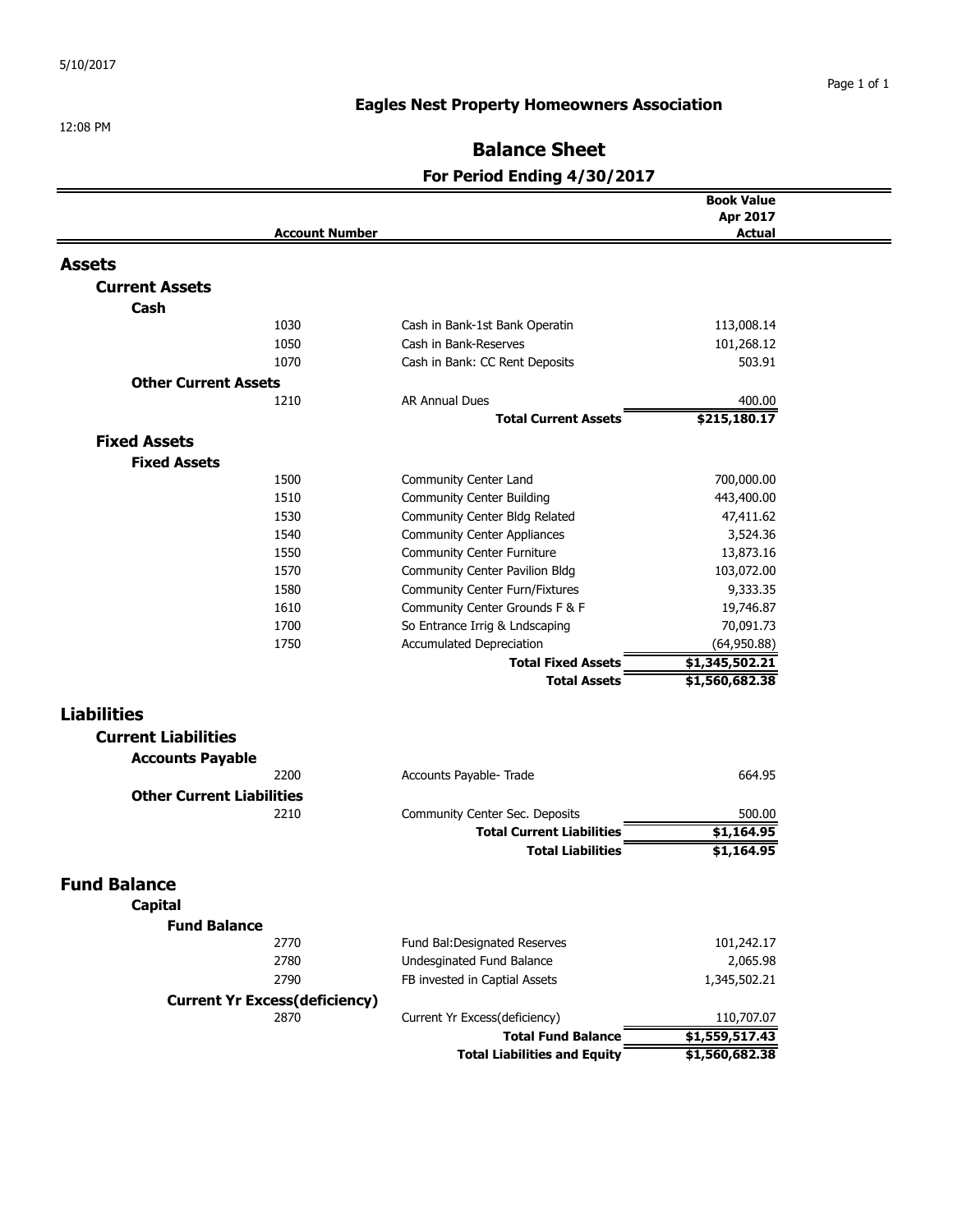#### **Eagles Nest Property Homeowners Association**

12:07 PM

## **Income Statement**

**Current vs Year-to-date**

**4/1/2017 to 4/30/2017**

| <b>Accoun</b><br>t |                                       | Apr 2017<br>Apr 2017 | <b>Jan 2017</b><br>Apr 2017 | Annual        |
|--------------------|---------------------------------------|----------------------|-----------------------------|---------------|
| <b>Number</b>      |                                       | <b>Actual</b>        | <b>Actual</b>               | <b>Budget</b> |
| <b>Revenue</b>     |                                       |                      |                             |               |
| <b>Revenue</b>     |                                       |                      |                             |               |
| 3010               | Income from Dues-Operating            | 0.00                 | 133,450.00                  | 133,450.00    |
| 3020               | Income from Dues-Capital              | 0.00                 | 23,550.00                   | 23,550.00     |
| 3040               | <b>Community Center Rentals</b>       | 200.00               | 1,400.00                    | 3,000.00      |
| 3110               | Noxious Weed Spraying Fees            | 0.00                 | 0.00                        | 8,400.00      |
| 3130               | Rental Income-Cell Tower              | 1,350.00             | 8,700.00                    | 18,150.00     |
| 3250               | Recovery of unpaid dues & fees        | 0.00                 | (200.00)                    | 0.00          |
| 3310               | Interest Income                       | 6.22                 | 25.95                       | 100.00        |
|                    | <b>Total Revenue</b>                  | \$1,556.22           | \$166,925.95                | \$186,650.00  |
| <b>Expenses</b>    |                                       |                      |                             |               |
|                    | <b>South &amp; Middle Entrances</b>   |                      |                             |               |
| 5150               | Mowing & Maintenance                  | 0.00                 | 0.00                        | 3,895.00      |
| 5151               | Maintenance-Lawn & Turf, ferti        | 0.00                 | 4,650.60                    | 3,809.00      |
| 5152               | Maintenance-Beds/shrubs.trees         | 0.00                 | 8,923.08                    | 10,655.00     |
| 5153               | Fertilize trees(deeproot)             | 0.00                 | 0.00                        | 1,010.00      |
| 5160               | <b>Irrigation &amp; Maintenace</b>    | 0.00                 | 979.80                      | 1,315.00      |
| 5170               | Electricity                           | 18.67                | 140.44                      | 750.00        |
| 5183               | <b>Holiday Decorations</b>            | 0.00                 | 0.00                        | 2,500.00      |
| 5190               | Water                                 | 0.00                 | 89.10                       | 4,000.00      |
| 5191               | Miscellaneous Maintenance             | 0.00                 | 66.39                       | 2,000.00      |
| 5200               | Middle Entrance                       | 0.00                 | 0.00                        | 15,000.00     |
|                    | <b>Open Space &amp; Environmental</b> |                      |                             |               |
| 5400               | Tree Removal ENPHA Common             | 0.00                 | 0.00                        | 2,200.00      |
| 5430               | ENPHA tree spraying/feeding           | 0.00                 | 0.00                        | 1,500.00      |
| 5450               | Tree Replant                          | 0.00                 | 0.00                        | 600.00        |
| 5480               | Noxious SWeed Control ENPHA           | 0.00                 | 0.00                        | 750.00        |
| 5490               | Noxious Weed Control Program          | 248.70               | 348.70                      | 7,900.00      |
| 5510               | Two Cabins Preservation               | 0.00                 | 0.00                        | 1,000.00      |
| 5600               | <b>Trail Maintenance</b>              | 0.00                 | 0.00                        | 3,520.00      |
| 5620               | Equipment                             | 0.00                 | 0.00                        | 300.00        |
|                    | <b>Community/Common</b>               |                      |                             |               |
| 5300               | Porta John & Dumpster Rental          | 361.91               | 391.81                      | 1,025.00      |
| 5310               | Mowing & Grounds                      | 0.00                 | 0.00                        | 6,090.00      |
| 5311               | Irrigation repair/maintenance         | 0.00                 | 749.80                      | 5,075.00      |
| 5320               | Water & Sewer                         | 142.70               | 285.44                      | 1,600.00      |
| 5330               | Electricity & Gas                     | 119.96               | 610.97                      | 1,750.00      |
| 5340               | Snow Removal                          | 0.00                 | 2,157.16                    | 3,960.00      |
| 5350               | Other Bldg/P'Lot Maintenance          | 0.00                 | 6,991.50                    | 11,850.00     |
| 5360               | <b>Exterior Building Improvements</b> | 0.00                 | 0.00                        | 1,000.00      |
| 5370               | <b>Pavilion Maintenance</b>           | 0.00                 | 0.00                        | 3,000.00      |
|                    | <b>Total Expenses</b>                 | \$891.94             | \$26,384.79                 | \$98,054.00   |
|                    | <b>Total Gross Profit</b>             | \$664.28             | \$140,541.16                | \$88,596.00   |

**Administrative**